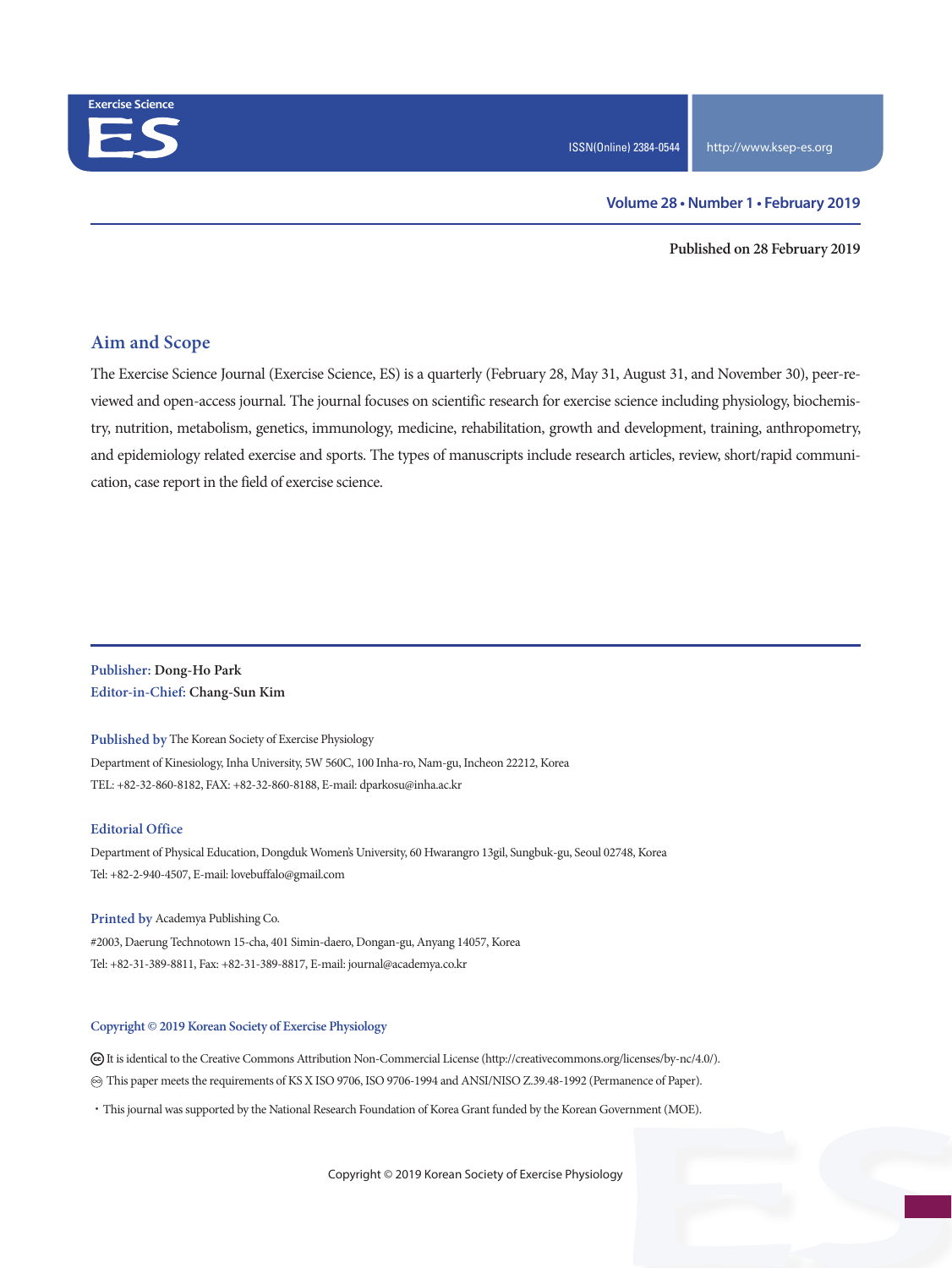

# **CONTENTS**

### **Volume 28 Number 1 February, 2019**

#### **Editorial**

 1 Misconceptions and Truths about "Exercise Science" Journal Dong-Ho Park

#### **Review Articles**

- 3 Association of Exercise with Benign Prostatic Hyperplasia and Lower Urinary Tract Symptoms Yoo-Hyun Lee, Dong-Hee Lee, Jin-Hwan Yoon, Jeong-Sun Ju
- 11 Research Trend in Dementia Based on Physical Activity: Using Keyword Network Analysis Jiwun Yoon, Hong-Sun Song

#### **Original Articles**

- 22 Treadmill Exercise Increases Muscle Satellite Cell Activation Independent of Oxygen Concentration in Rat Chang-Hyun Lim, Hee-Jeong Son
- 31 A Single Bout of Exercise Inhibits Alpha-2-HS-Glycoprotein (fetuin A) in the Adipose Tissue of Obese Mice Da-In Lee, Kyung-Wan Baek
- 41 The Effects of the Use of Pilates Equipment during Pilates Hundred, Swimming Exercise on the Muscle Activation of Abdominal Muscles, Lumbar Erector Spinae, Gluteus of Lumbar Disc Disease Patients Ji-Hyun Moon, Seung-Jin Park, Yun-A Shin
- 49 Effects of Acute Aerobic Exercise on the Early Stage of Energy Metabolism Related Gene Expression in Mouse Gastrocnemius: Microarray Analysis Ji-Hyun Lee, Didi Zhang, Seong-Eun Kwak, Hyung-Eun Shin, Hyo-Youl Moon, Wook Song
- 60 Energy Demands during Maximal Sprint Cycling in Youth Cyclists Woo-Hwi Yang, Hyuntae Park
- 66 Assessing Agreement of Step Test Equations to Estimate VO2max in Korean Male and Female Youths Aged 13-18 Years Jung-Ran Song, Sang-Hyun Lee, Yang-Jung Kim, Su-Jin Kim, Hyuk Park, Jun-Su Kim, Hyo-Bum Kwak, Ju-Hee Kang, Dong-Ho Park
- 74 The Effect of Pre-Scuba Diving Exercise Intensity on Vein Bubble Formation after Scuba Diving Kil-hyung Han, Kwangseok Hyun, Jeong-Min Park
- 82 The Association of Waist to Height Ratio and Resting Heart Rate with Cardio-metabolic Risk Factors in Korean Postmenopausal Women Ha-Nui Park, Ji-Yong Byeon, Justin Y. Jeon
- 91 Effects of Resistance Exercise on Adipokines According to Menstrual Cycle in Obese College Women In Ki Kim, Sunghwun Kang